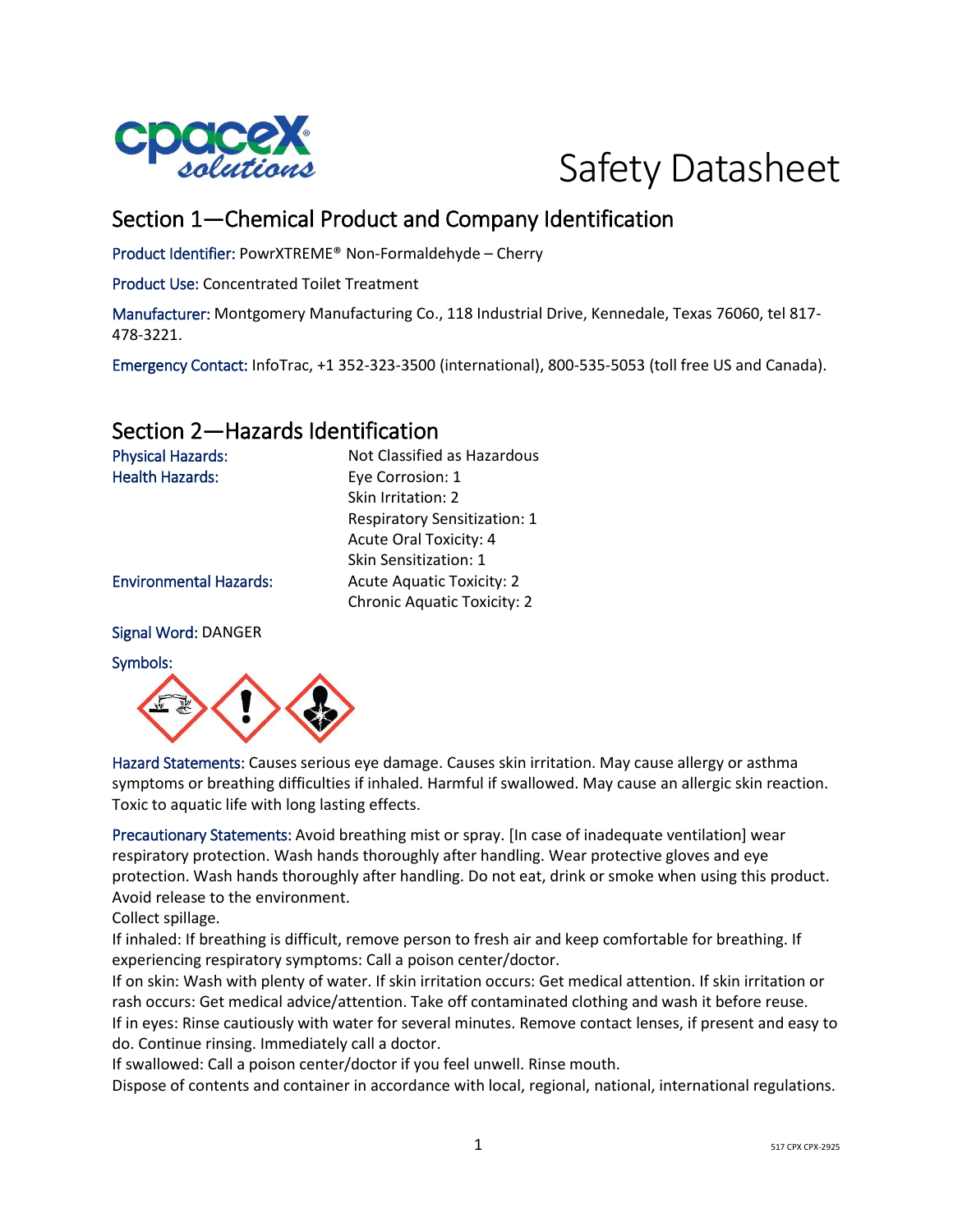#### Other Hazards: None found.

Unknown Ingredients: N/D

### Section 3—Information on Ingredients

| <b>Ingredient Name</b>                                                                                | Ingredient<br>Percentage | Ingredient CAS<br><b>No</b> |
|-------------------------------------------------------------------------------------------------------|--------------------------|-----------------------------|
| The exact chemical identities and percentages of composition<br>have been withheld as a trade secret. |                          |                             |

### Section 4—First Aid Measures

Skin contact: If on skin or hair: Wash with plenty of water. If skin irritation occurs: Get medical attention. Take off contaminated clothing and wash it before reuse. If skin irritation or rash occurs: Get medical advice/attention.

Eye contact: If in eyes: Rinse cautiously with water for several minutes. Remove contact lenses, if present and easy to do. Continue rinsing. Immediately call a doctor.

Ingestion: If swallowed: Call a poison center/doctor if you feel unwell. Rinse mouth

Inhalation: If inhaled: If breathing is difficult, remove person to fresh air and keep comfortable for breathing. If experiencing respiratory symptoms: Call a poison center/doctor.

### Most important symptoms/effects, acute and delayed: N/D

Indication of immediate medical attention/special treatment: N/D

# Section 5—Fire-Fighting Measures

Suitable extinguishing media: Water fog, alcohol foam, dry chemical or CO₂

Specific hazard arising from chemicals: None known

Special equipment and precautions: Self-contained or air supplied breathing apparatus and protective gear. Cool nearby drums with water to prevent pressure build-up.

# Section 6—Accidental Release Measures

Personal precaution, protective equipment, emergency procedures: Avoid contact with skin and eyes. Do not ingest. Do not inhale. Wear Personal Protective Equipment (refer to section 8).

Methods and material for containment and clean up: Avoid release to environment. Collect spillage. Vacuum spilled material and place in closed container for disposal. Minimize dusting to prevent distribution of airborne dust. Mop area with water. Wash residue to drain.

# Section 7—Handling and Storage

Precautions for safe handling: Wash thoroughly after handling, especially before eating, drinking, smoking or using restroom facilities. Wash goggles and gloves. Launder contaminated clothing. Do not swallow. Do not get in eyes. Do not inhale mists or vapors.

Cautions for safe storage: Store locked up.

Incompatibilities: Strong oxidizing and reducing agents

# Section 8—Exposure controls/personal protection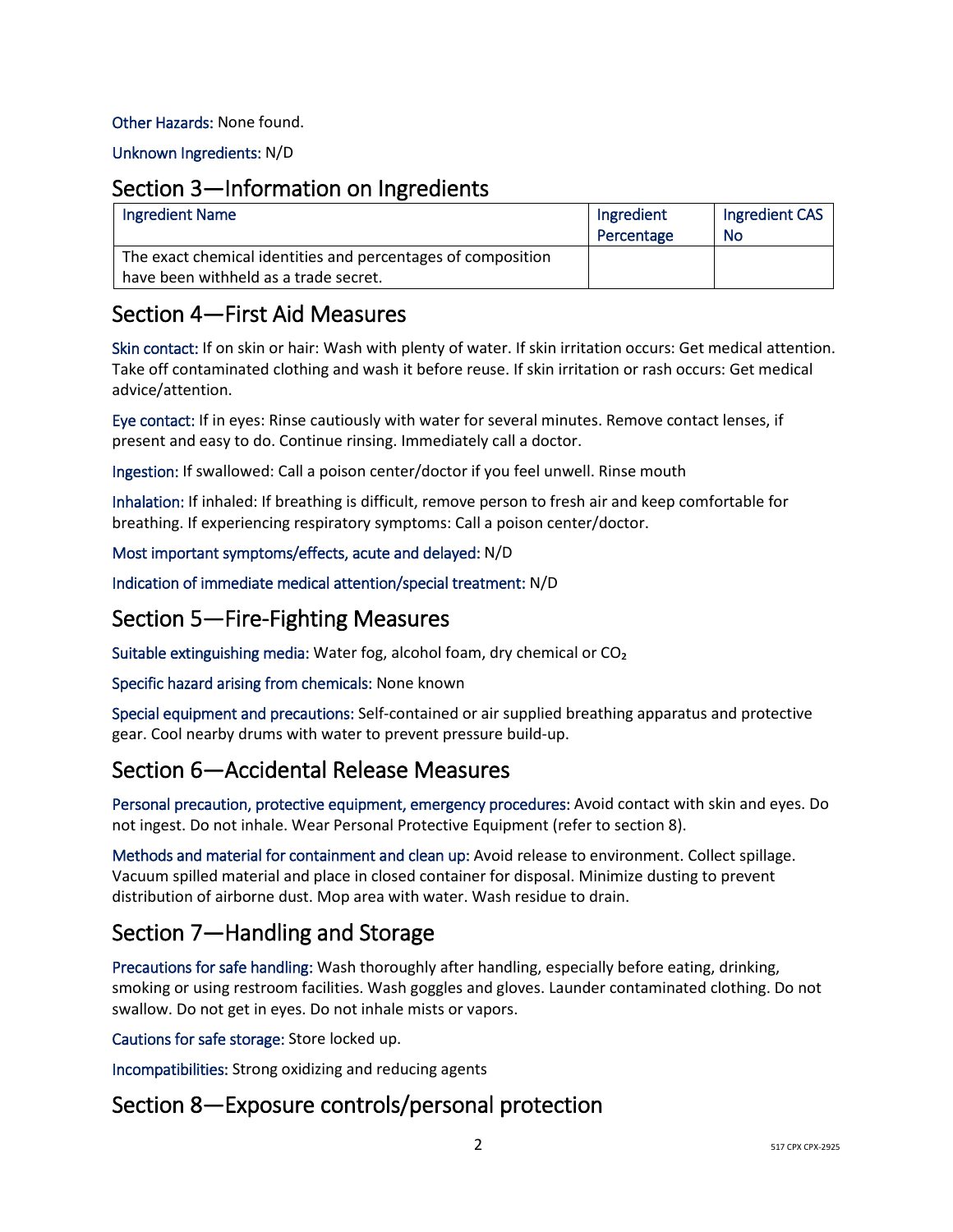#### Exposure Limits:

Ingredient 2: OSHA PEL 0.75 ppm, 0.92 mg/m<sup>3</sup>, 8 Hr. (TWA). ACHIH TLV: Ceiling: 0.3 ppm, 0.37 mg/m3, A2.

Ingredient 3: OSHA PEL 200 ppm, 260 mg/m3- 8 Hr. (TWA-Skin). ACHIH TLV: 200 ppm, 262 mg/m3 Hr (TWA)

Specific Engineering: Not established.

Individual protective equipment and measures: Eye Protection: Prevent eye contact. Wear chemical splash goggles or similar eye protection if the potential exists for eye contact. Skin Protection: Avoid skin contact. Wear rubber or impervious plastic gloves to prevent contact. Launder contaminated clothing before re-use. Respiratory Protection: If vapor concentration exceeds TLV, use NIOSH-approved respirator with organic vapor cartridges. General Hygiene: Wash hands after handling. Other Protective Clothing or Equipment: Safety shower and eyewash fountain.

### Section 9—Physical and Chemical Properties

| <b>Physical State: Liquid</b>                     | Flammability (solid, gas): Not Flammable |
|---------------------------------------------------|------------------------------------------|
| Color: Blue                                       | Vapor Pressure (mmHg): N/D               |
| <b>Odor: Characteristic Fragrance</b>             | Vapor Density (air= 1): N/D              |
| Odor Threshold: N/D                               | <b>Relative Density: 1.04</b>            |
| pH: 6-7                                           | Solubilities: In water: complete         |
| Melting point/freezing Point: N/D                 | <b>Partition Coefficient: N/D</b>        |
| Initial Boiling Point and Boiling Range: 200 °F   | Auto-Ignition Temperature: N/D           |
| Flash Point: >200 °F                              | Decomposition Temperature: N/D           |
| <b>Evaporation Rate: N/D</b>                      | Viscosity: N/D                           |
| Upper/Lower Flammability or Explosive limits: N/D |                                          |

# Section 10—Stability and Reactivity:

| <b>Chemical Stability: Stable</b>            | Condition to Avoid: High heat, flames and sparks    |
|----------------------------------------------|-----------------------------------------------------|
| Reactivity: No specific reactivity test data | <b>Possibility of Hazardous Reaction: Hazardous</b> |
| available for this mixture.                  | Polymerization: will not occur.                     |
| Incompatible Materials: Strong oxidizing and | <b>Hazardous Decomposition Products:</b>            |
| reducing agents                              | Carbon monoxide, carbon dioxide, and possibly       |
|                                              | other combustion product                            |

# Section 11—Toxicological information:

Information on the likely routes of exposure: Skin contact, eye contact, inhalation, ingestion.

| <b>Chemical Name</b>                          | Oral LD50              | <b>Dermal LD50</b> | <b>Inhalation LD50</b> |
|-----------------------------------------------|------------------------|--------------------|------------------------|
| Ingredient 1                                  | $>900$ mg/kg           | N/D                | N/D                    |
| Ingredient 2                                  | $600 \,\mathrm{mg/kg}$ | N/D                | N/D                    |
| Ingredient 3                                  | 1,300 mg/kg            | N/D                | N/D                    |
|                                               |                        |                    |                        |
| Ingredient 4                                  | $>400$ mg/kg           | N/D                | N/D                    |
| Product as a Whole                            | 1,385 mg/kg            | N/D                | N/D                    |
| The exact chemical identities and percentages |                        |                    |                        |
| of composition have been withheld as a trade  |                        |                    |                        |
| secret.                                       |                        |                    |                        |

Important symptoms: Refer to Section 4—First Aid Measures.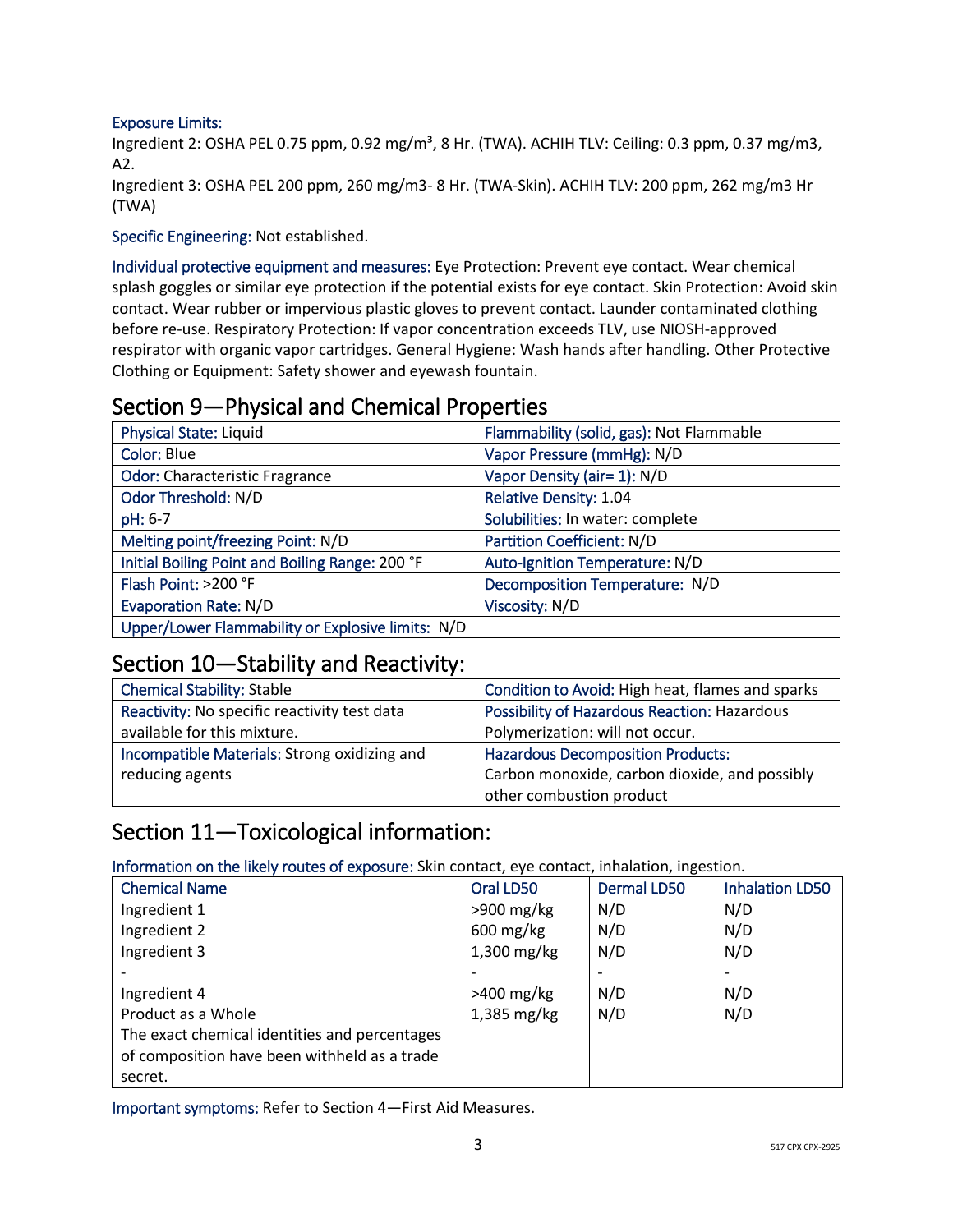Effects of Acute Exposure: Eyes: May cause severe eye irritation. Skin: May cause irritation with prolonged or repeated contact. Inhalation: May irritate or damage mucous membranes of respiratory or digestive tract.

#### Effects of Chronic Exposure: N/D

Carcinogenicity: IARC, ACGIH, NTP, OSHA: No component of this product present at levels greater than or equal to 0.1% is identified as probable, possible or confirmed human carcinogen by IARC, ACGIH, NTP, OSHA respectively.

### Other Data: N/D

### Section 12—Ecological Information:

Ecotoxicity: Toxic to aquatic life with long lasting effects.

| Persistence and degradability: N/D | Bioaccumulative Potential: N/D |
|------------------------------------|--------------------------------|
| Mobility in Soil: N/D              | Other Adverse Effects: N/D     |

### Section 13—Disposal Considerations

Waste Treatment Method: Avoid release to the environment. Collect spillage. DO NOT DUMP INTO ANY SEWERS, ON THE GROUND, OR INTO ANY BODY OF WATER. All disposal practices must be in compliance with all Federal, State/Provincial and local laws and regulations. Regulations may vary in different locations. Waste characterizations and compliance with applicable laws are the responsibility solely of the waste generator. FOR UNUSED & UNCONTAMINATED PRODUCT, the preferred options include sending to a licensed, permitted: Incinerator or other thermal destruction device. Waste water treatment system.

# Section 14—Transport Information

| UN number:                                                                  | UN proper shipping name:     |
|-----------------------------------------------------------------------------|------------------------------|
| Transport hazard class(es):                                                 | Packing group if applicable: |
| <b>Environmental hazards:</b>                                               | Special precautions:         |
| Transport in bulk (according to Annex II of MARPOL 73/78 and the IBC Code): |                              |

# Section 15—Regulatory information

No information found.

# Section 16—Other Information

### Key to Abbreviations:

no info not determined, no information found N/D not determined, no information found

Date SDS Prepared: July 1, 2015

### Suggested NFPA rating: N/D

Suggested HMIS rating: H=1, F=0, P=0, PPE=N/D. (NPCA recommends that PPE codes be determined by the employer, who is most familiar with the actual conditions under which chemicals are used at the work location.)

This information is prepared according to 29 CFR 1910.1200 and is based on typical working conditions,